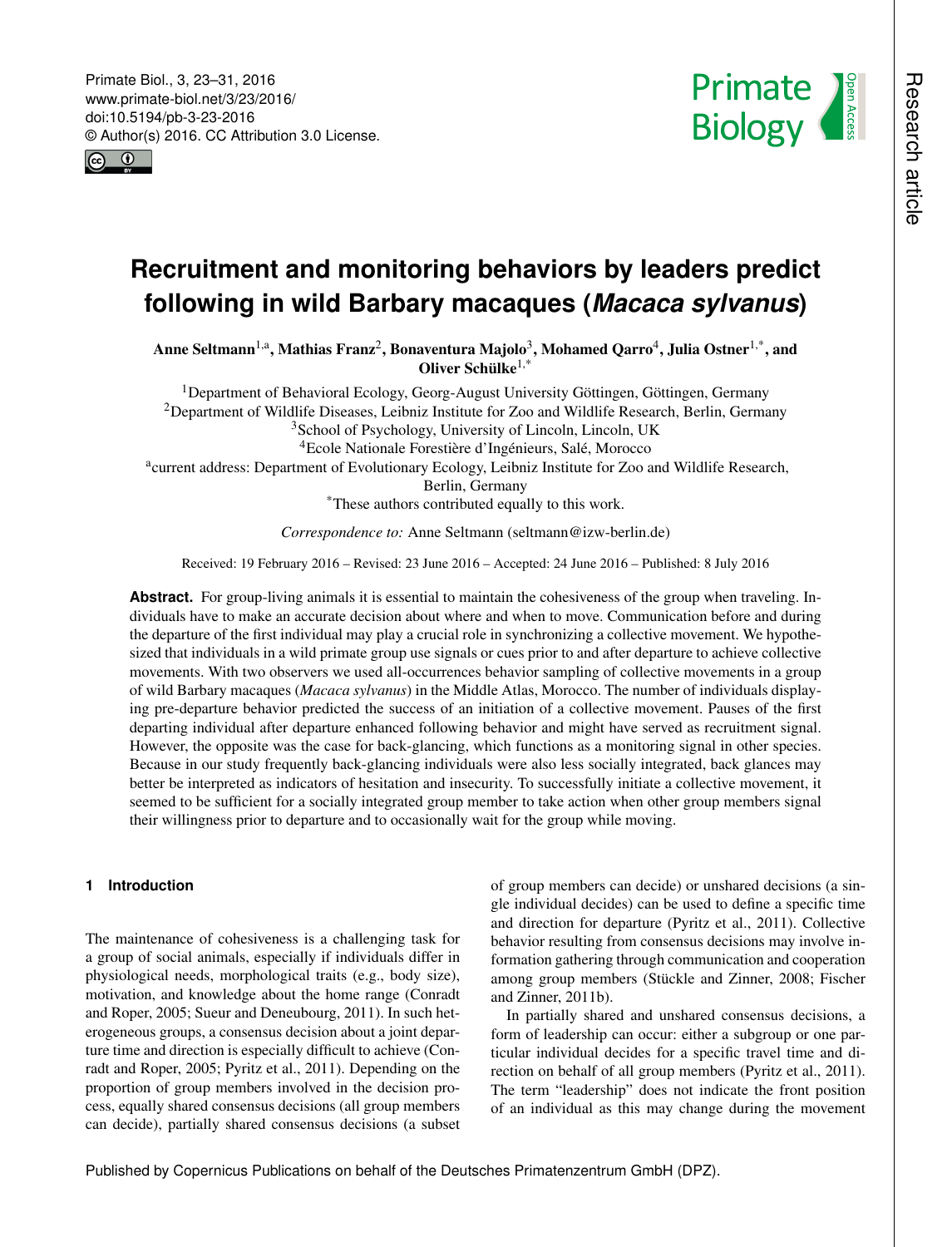but the elicitation of follower behavior and the exertion of social influence on group members (Pyritz et al., 2010, 2011). Initiators of a collective group movement can try to increase the cohesiveness and the number of followers through the display of recruitment and monitoring behaviors during the collective movement, i.e., post-departure (Bourjade and Sueur, 2010; Sueur and Petit, 2010), which has been called active leadership (King et al., 2009). Initiation signals have been at least anecdotally reported in a wide range of non-human primate species, ranging from the great apes (mountain gorillas, *Gorilla beringei beringei*, and chimpanzees, *Pan troglodytes*) to Old World monkeys (Hanuman langurs, *Semnopithecus entellus*; capped leaf monkeys, *Trachypithecus pileatus*; guerezas, *Colobus guereza*) and New World monkeys, e.g., pygmy marmosets (*Callithrix pygmaea*), mantled howler monkeys (*Alouatta palliata*) and dusky titi monkeys (*Callicebus moloch*) (reviewed by Fichtel et al., 2011). Recruitment and monitoring behaviors can be pauses (interruption of the movement which exceeded 2 s; Sueur and Petit, 2008a; 2010) and back glances (moving the head to look back at the remainder of the group) during the move, which have been described, for example, in baboons (Kummer, 1968; Stückle and Zinner, 2008), macaques (Sueur and Petit, 2010), and capuchin monkeys (Meunier et al., 2008). Pauses have been shown to increase the number of followers in Tonkean macaques (*M. tonkeana*; Sueur and Petit, 2008a). Pauses have been interpreted as a recruitment signal for conspecifics because they could function to convey the message about the timing and direction of a collective movement, and it has been shown in some cases that pauses can increase the number of followers (Sueur and Petit, 2008a, 2010). Alternatively, pauses could result from the insecurity of the initiator about whether or not the group was immediately following – in which case they would not have evolved as signals (King et al., 2011). A particularly fast or slow speed of movement by the initiator can increase the number of followers in white-faced capuchin monkeys (*Cebus capucinus*; Leca et al., 2003) and Tonkean macaques (Sueur and Petit, 2008a) and could have evolved as a signal for departure to other group members, although speed may also simply convey the degree of urgency for leaving. Primates are not the only taxon where initiators of collective movements use signals when departing (Pratt et al., 2002): in bottlenose dolphins (*Tursiops* sp.), for example, recruitment behavior in the form of side flops has been described before a travel bout (Lusseau and Conradt, 2009).

In a previous study on group movements in wild Barbary macaques we observed potential communication behaviors, but we did not evaluate the role of these behaviors in determining group movements (Seltmann et al., 2013). We have previously established that decisions about the timing and direction of group movements are partially shared consensus decisions. We described that during the pre-departure period both the initiator and other, mainly adult group members show pre-departure behavior (e.g., back glances) in the majority of initiation attempts. Pre-departure behaviors may serve as indicators of the willingness to move further in a certain direction at a certain time (Bourjade et al., 2009; Bourjade and Sueur, 2010; Sueur et al., 2010b). In our former analyses, we focused on the individual characteristics of predeparture displaying individuals and initiators of collective movements. We found that adult, high-ranking (male) group members had a disproportionately strong influence on collective movements (Seltmann et al., 2013).

Here we take a new perspective that focuses on assessing the role of communication in group coordination (Fischer and Zinner, 2011a). Specifically, we focus on behaviors before (number of pre-departure displaying individuals) and during a collective movement (speed, position, back glances and brief pauses of the first departing animal, i.e., the initiator). Although there have been studies on communication during collective movements in semi-free-ranging macaques, this is to our knowledge the first study on communication during collective movements conducted on wild macaques that are unrestricted in their group movements; thus it contributes to the understanding of group coordination in nonhuman primates. In our discussion we provide a table summarizing current knowledge on signals and behavioral cues that captive and wild primates use before and during a collective movement.

# **2 Material and methods**

#### 2.1 Ethics statement

The ethical treatment of research subjects complies with Moroccan, German and UK regulations. The Haut Commissariat des Eaux et Forêts et à la Lutte Contre la Désertification of Morocco provided permission to conduct this study. As the study was exclusively based on observations, data collection most likely did not have an impact on the monkeys' welfare. Barbary macaques are classified as an endangered species by the IUCN (2016).

# 2.2 Study subjects and site

Study animals were a wild, but well-habituated Barbary macaque group. Their home range (an area of approximately 6 km<sup>2</sup>) was situated in the Ifrane National Park (protected) near the town Azrou in the Middle Atlas, Morocco. The approximate location of the home range of the study group was  $33°24'$  N,  $5°12'$  W. Research on the behavior and ecology of the Barbary macaques at this site has been coordinated by Bonaventura Majolo and Prof. Mohamed Qarro since 2008. The study group lived at an altitude of about 1730 to 1930 m a.s.l. In general, the habitat consisted of open mixed cedar and oak woodland with undergrowth. Occasionally, shepherds with sheep and dogs passed by near the edge of the home range and one road crossed through the home range. Two observers followed the study group from March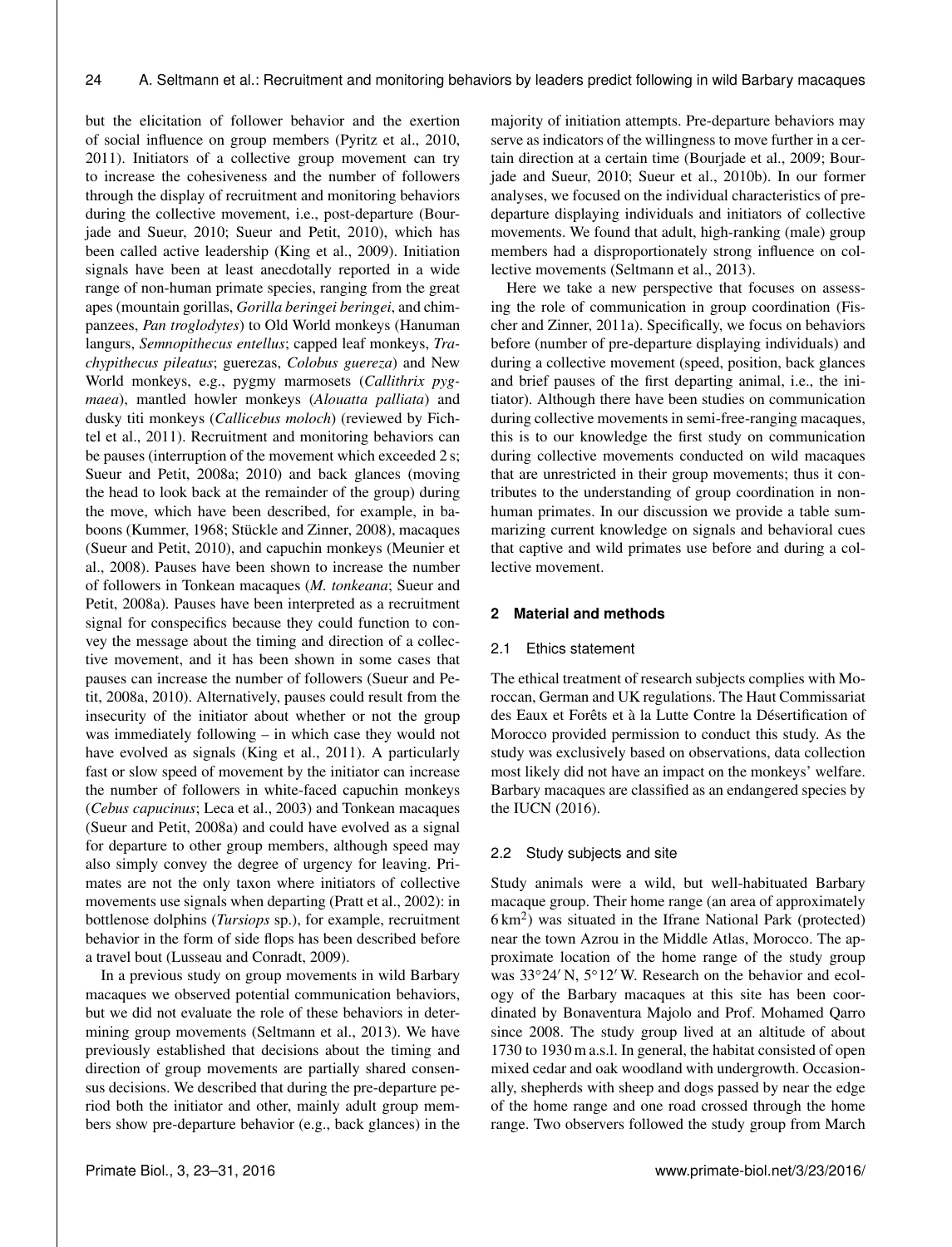to June 2012. The group consisted of 24 individuals: 6 adult females, 6 adult males, 1 sub-adult male (4 years) and 11 juveniles (Table 1). During the study period, six infants were born. For all analyses the single sub-adult male was included in the adult age class. Apart from the births, the group composition was stable during the study period and every individual was present on every observation day. Study subjects were all group members except the infants. All individuals were recognized from natural markings like moles, scars and fur color pattern.

#### 2.3 Definitions

Preliminary observations of this group of Barbary macaques in 2011 suggested that collective movements generally begin with a single individual heading out in a certain direction, and this individual is subsequently followed by other group members. Such an initiation movement is often preceded by shorter directed movements and back glances by the same initiator or other group members. To exactly define group movement related terms, we conducted a 2-week pilot study as suggested by Pyritz et al. (2010) for this social group of Barbary macaques. Details of the pilot study have been described elsewhere (Seltmann et al., 2013) and yielded the following definitions:

- *Incentive movement (pre-departure behavior)*: a direct walk of an animal, for a distance shorter than 18 m and that did not result, within 2 s, in feeding, social interactions, lying down or climbing a tree. Incentive movements are only qualified when taking place before an initiation movement (see below).
- *Initiation movement*: a movement of an individual in a directed manner with a minimum distance of 18 m as straight as environmental conditions allow (bypassing natural obstacles, such as deep valleys, was still included in the definition of straight forward) without pausing for more than 2 s. Movements within a social context, e.g., chasing or approaching another individual, or as a response to alarm calls were excluded. To qualify as an initiation movement, at least three individuals needed to be more than 11 m behind the initiator.
- *Initiator*: the individual performing an initiation movement.
- *Collective movement*: an initiation movement that resulted in a group departure (all individuals of the group move to another location). The collective movement starts with the initiation movement and ends with the termination (see below).
- *Termination*: the initiation movement ended when the initiator was stationary again for at least 3.5 min.
- *Followers*: group members moving behind the initiator were called followers unless their movements diverged

**Table 1.** Composition of the study group including information on age class, ordinal dominance rank, social integration, number of initiation movements and mean (range) number of followers.  $M$  – male,  $F$  – female,  $SM$  – sub-adult male, JM/JF – juvenile male/female. \* Individuals were already fully grown at the beginning of habituation of the group 3 years ago; exact age is therefore not known. CIS – composite index of social integration. See methods for details.

| ID | Sex | Age                | Rank         | <b>CIS</b> | Initiation       | Number of                      |
|----|-----|--------------------|--------------|------------|------------------|--------------------------------|
|    |     |                    |              |            | attempts         | followers                      |
| Oz | M   | adult <sup>*</sup> | $\mathbf{1}$ | 0.86       | 49               | $4(0-14)$                      |
| Ar | M   | adult*             | 2            | 0.96       | 23               | $6(0-20)$                      |
| Lw | M   | adult*             | 3            | 0.77       | 29               | $6(0-17)$                      |
| Ge | M   | adult*             | 4            | 0.39       | 43               | $4(0-16)$                      |
| Si | M   | 6 years            | 5            | 0.79       | 12               | $6(1-14)$                      |
| Nd | М   | adult*             | 6            | 0.5        | 31               | $5(0-18)$                      |
| An | F   | adult*             | 7            | 1.25       | 25               | $5(0-15)$                      |
| Mc | М   | 4 years            | 8            | 0.87       | 6                | $4(0-11)$                      |
| Da | F   | adult*             | 9            | 1.46       | 12               | $6(0-12)$                      |
| Jo | F   | adult*             | 10           | 0.71       | 9                | $3(0-10)$                      |
| Ke | F   | adult*             | 11           | 0.81       | 16               | $5(0-12)$                      |
| Rb | F   | adult*             | 12           | 0.96       | 13               | $5(0-14)$                      |
| He | F   | adult*             | 13           | 0.72       | 3                | $2(0-5)$                       |
| Dk | F   | 3 years            | 14           | 1.28       | 5                | $4(2-6)$                       |
| Aj | M   | 2 years            | 16           | 1.47       | $\mathbf{1}$     | 12(n/a)                        |
| Kr | F   | 3 years            | 16           | 0.98       | $\boldsymbol{0}$ | n/a                            |
| Rf | M   | 2 years            | 16           | 1.34       | $\boldsymbol{0}$ | n/a                            |
| K1 | M   | 2 years            | 18           | 1.21       | 2                | $6(0-12)$                      |
| Ak | M   | 1 year             | 19           | 1.51       | $\mathbf{1}$     | $6 \left( \frac{n}{a} \right)$ |
| Dn | F   | 2 years            | 20           | 1.47       | $\boldsymbol{0}$ | n/a                            |
| Jj | М   | 1 year             | 21           | 1.16       | $\overline{0}$   | n/a                            |
| Do | F   | 1 year             | 22           | 1.34       | 2                | $3(3-3)$                       |
| Hs | М   | 1 year             | 23           | 1.20       | $\mathbf{1}$     | 2(n/a)                         |
| R1 | F   | 1 year             | 24           | 1.23       | $\boldsymbol{0}$ | n/a                            |
|    |     |                    |              |            |                  |                                |

more than 45° from the initiator's trajectory. Otherwise, the direction was considered as different and the individual may have been an initiator of a different movement. Followers had to arrive within an 11 m radius around the initiator, no later than 3.5 min after the termination of the movement.

# 2.4 Behavioral observations

All occurrences sampling (Altmann, 1974) was used to record collective movements. The identity of group members conducting pre-departure behavior (incentive movements or back glances, Sueur et al., 2010a, b) was recorded directly and simultaneously by two observers: one focused on the front and the other on the center of the group. A direct walk of an animal, for a distance shorter than 18 m and that did not result, within 2 s, in feeding, social interactions, lying down or climbing a tree, was defined as an incentive movement. To measure distances we used a high-accuracy (±2 mm) laser device (PLR 50, Bosch, Munich, Germany).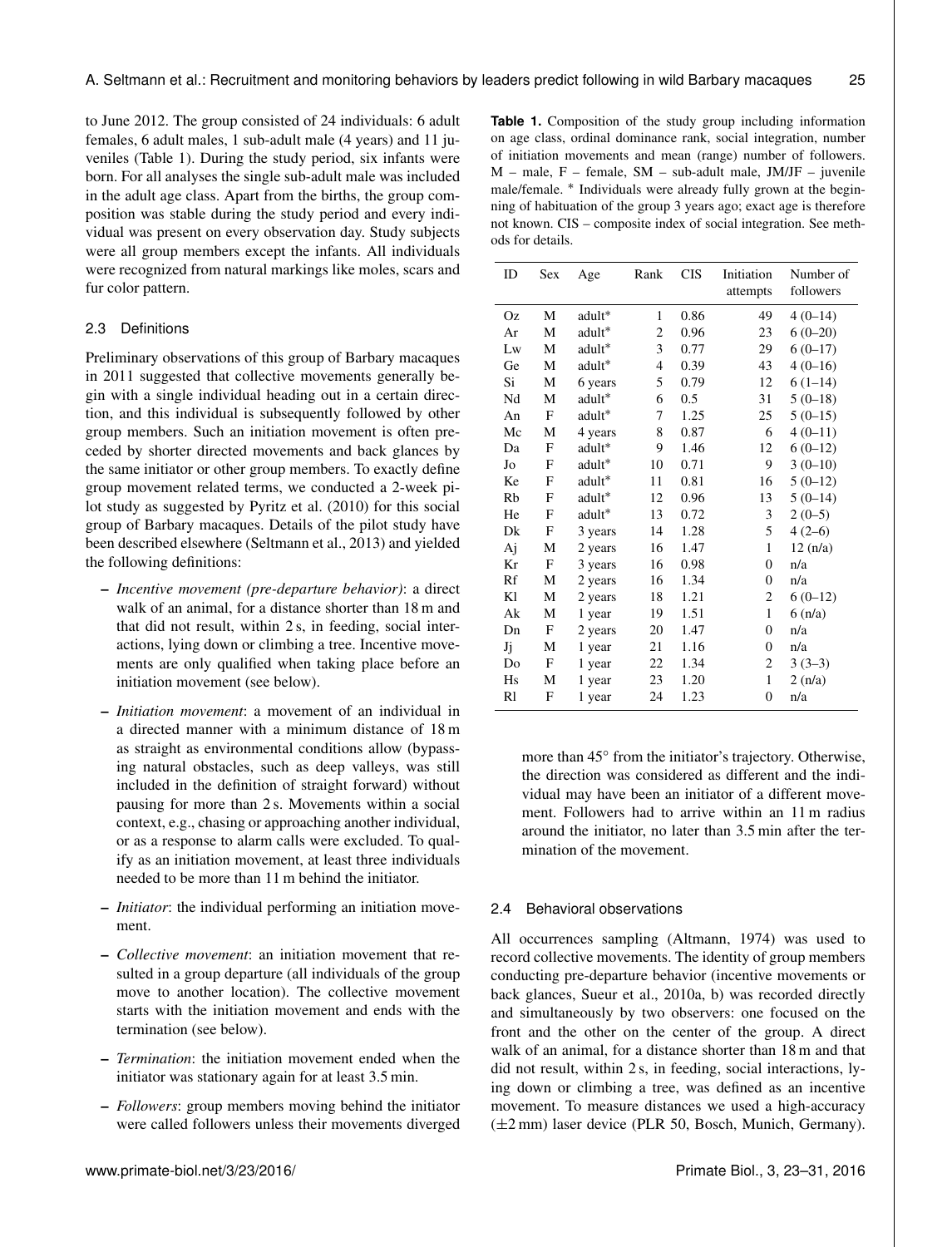A back glance was defined as a turn of an individual's head of more than 90◦ , excluding those performed during feeding or social interactions. Directions of pre-departure behaviors of an individual that differed from each other by an angle of more than 45◦ were considered to be different (Sueur et al., 2010a, b). Once one individual initiated a group movement, one observer followed the initiator. The observer recorded the identity of the initiator, if the initiator was at the front of the group at any point of the movement (see Fig. 1 for details); the speed of the initiator (walk, walk fast, or run); back glances and pauses of the initiator during the movement, whether the initiator sat facing the group during a pause of his movement or after termination; and the identity of followers. Pauses were defined as stops during the movement which exceeded 2 s after the initiator completed the initial distance of 18 m (Sueur and Petit, 2008a, 2010). Back glances from the initiator were recorded regardless of the context. When dogs, their barks or cars disturbed the monkeys, no data were collected for the following 20 min. The terrain and forest environment is in general open mixed cedar and oak woodland with little undergrowth, so that the group was easily observable most of the time.

Information concerning the social centrality of individuals was acquired via instantaneous scan sampling (Altmann, 1974) every hour outside a moving context. We recorded, for each group member, the number of individuals (1) in body contact,  $(2)$  that were within 1.5 m and  $(3)$  within 5 m; all surrounding individuals were only accounted for once, in the closest possible category. If study subjects could not be found after 15 min, they were discarded from the scan. If one individual initiated a group movement during a scan sampling session, the scan was cancelled. We only included scans with more than 80 % of group members present  $(N = 122)$  in the analysis and discarded the others  $(N = 9)$ .

Information about dominance relations between individuals was acquired via ad libitum recording of agonistic behavior (aggression: lunge, charge, chase, slap, grab, jump on, bite, ground slap, run towards, open mouth, head bob; submission: make room, give ground, flee, crouch, present submission, fear scream; Berghänel et al., 2010). An interaction was rated as decided if only two monkeys were involved in a conflict, one or none of the animals showed aggressive behavior and the other acted submissively. In total, 850 decided conflicts were recorded.

During the pilot study we observed every group member for 20 min, except one 1-year-old juvenile that was limping during the period of the pilot study, using focal animal sampling in six different time slots equally distributed over the day, yielding a total of 46 focal hours. During the focal protocols the frequency of back glances was recorded to compare this rate later on with the rate of the initiator displaying back glances during group movements.



**Figure 1.** Front position of the initiator. To qualify as being at the front of the group, no group members (open ovals) must be positioned (moved there or already be there during the initiation movement) at or in front of the imaginary line (dashed line) perpendicular to the initiator's (cross) trajectory (arrow). (a, c) The initiator is at the front of the group.  $(b, d)$  Initiator is not at the front of the group.

#### 2.5 Statistical analyses

All statistical tests were conducted in R-3.2.3 (R Core Team, 2015). Tests were two-tailed and the significance level was set to  $\alpha = 0.05$ . If not reported otherwise, means and standard errors are given in the format  $X \pm SEM$ . A Wilcoxon matched-pairs test was conducted to compare the rate of back glances during the focal protocols of the pilot study and initiation movements for individuals that tried to initiate a movement at least twice  $(N = 16)$ . If an individual changed the direction of its pre-departure behavior, the most recent one was taken into account and the preceding ones discarded.

A chi-squared test was conducted to test whether every individual had the same probability to be in the scans (chi-squared test:  $\chi^2 = 1.59$ , df = 23, P = 1). By combining the three parameters measuring body contact and interindividual distance (within 1.5 or 5 m; see above), we estimated the centrality of individuals in the social network as their composite index of social integration (CIS). This was done similar to Sapolsky et al. (1997) and Silk et al. (2003) as follows:

$$
\text{CIS} = \frac{\sum_{i=1}^{3} \frac{x_i}{m_i}}{3},
$$

where  $x_i$  was the value for individuals in (1) body contact, (2) at a distance up to  $1.5$  m, and (3) between  $1.5$  and  $5$  m;  $m_i$  is the group's median values for (1)–(3).

The dominance hierarchy was constructed by calculating the normalized David's score via the win proportions  $P_{ij}$ (de Vries et al., 2006) and was found to be linear (MatMan, males: Landau index  $h' = 0.93$ , females:  $h' = 1$ , juveniles:  $h' = 0.99$ ; de Vries, 1995).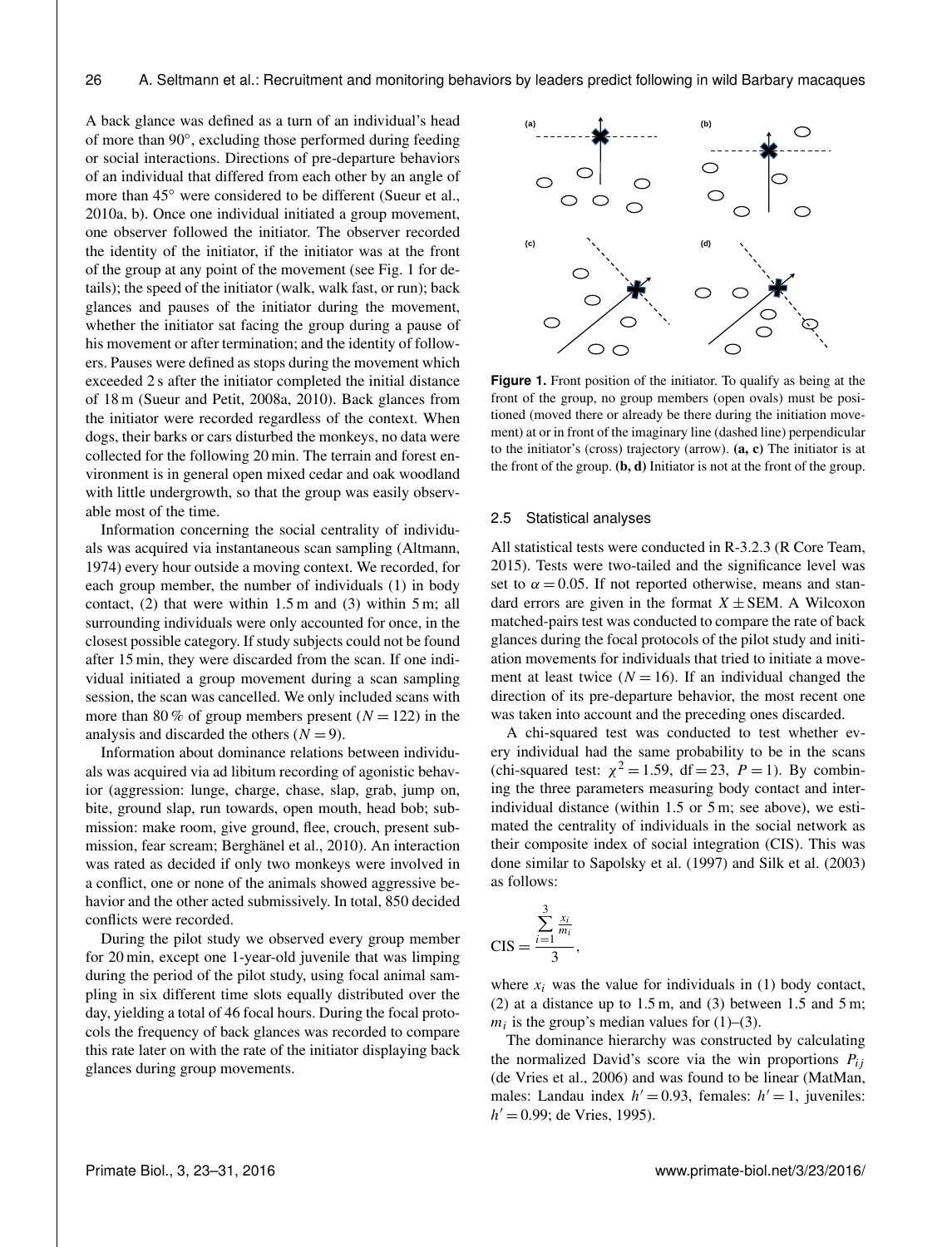|  |                                     |  |  |  | <b>Table 2.</b> Effect of predictor variables on the number of followers in initiation movements ( $N = 283$ ), SE – standard error, * $P < 0.05$ , |  |  |  |  |
|--|-------------------------------------|--|--|--|-----------------------------------------------------------------------------------------------------------------------------------------------------|--|--|--|--|
|  | ** $P < 0.01$ and *** $P < 0.001$ . |  |  |  |                                                                                                                                                     |  |  |  |  |

| Estimate                                    | <b>SE</b>     | Z       | $\boldsymbol{P}$ |  |  |  |  |  |  |
|---------------------------------------------|---------------|---------|------------------|--|--|--|--|--|--|
| Pre-departure behavior                      |               |         |                  |  |  |  |  |  |  |
| 0.03                                        | 0.08          | 0.32    | 0.753            |  |  |  |  |  |  |
| 0.14                                        | $< 0.001$ *** |         |                  |  |  |  |  |  |  |
| Post-departure behavior of the initiator    |               |         |                  |  |  |  |  |  |  |
| $-0.29$                                     | 0.09          | $-3.25$ | $0.001**$        |  |  |  |  |  |  |
| 0.31                                        | 0.15          | 2.15    | $0.031*$         |  |  |  |  |  |  |
| 0.04                                        | 0.21          | 0.18    | 0.860            |  |  |  |  |  |  |
| 0.13                                        | 0.17          | 0.79    | 0.43             |  |  |  |  |  |  |
| $-0.07$                                     | 0.08          | $-0.83$ | 0.41             |  |  |  |  |  |  |
| $-0.03$                                     | 0.08          | $-0.41$ | 0.68             |  |  |  |  |  |  |
| Individual characteristics of the initiator |               |         |                  |  |  |  |  |  |  |
| 0.01                                        | 0.02          | 0.67    | 0.504            |  |  |  |  |  |  |
| 0.56                                        | 0.21          | 2.75    | $0.006**$        |  |  |  |  |  |  |
| 0.32                                        | 0.14          | 2.24    | $0.025*$         |  |  |  |  |  |  |
|                                             |               | 0.02    | 8.56             |  |  |  |  |  |  |

In total, we observed 283 initiation movements on 25 days from 20 April to 8 June 2012 (mean 11.32, range: 1–23 per day). A summary of individual initiation movements and respective numbers of followers can be found in Table 1. We used a generalized linear mixed effects model with binomial error distribution (GLMM) to determine which predictors influence the number of followers in a collective movement. For each observed initiation movement we used as the response the number of individuals of the group that followed the initiator of the collective movement (given a maximum possible number of 23 followers in each case). We included the following predictor variables that describe post-departure behaviors of the initiator: (1) the rate of back glances and (2) the rate of pauses of the initiator during the collective movement, (3) whether the initiator was at any point at the front of the group, (4) whether the initiator was sitting facing the group during a pause, and (5) the speed of the initiator, i.e., walk, walk fast, or run. Additionally, we included predictor variables that describe pre-departure behavior: (6) whether the initiator showed pre-departure behavior and the (7) number of pre-departure displaying individuals. Because we know that the following behavior of group members depends on individual characteristics of the initiator (Seltmann et al., 2013), we additionally included (8) the rank of the initiator, (9) the CIS of the initiator and (10) the sex of the initiator. In addition we included the (11) identity of the initiator and (12) observation day as a random variable to control for unrecorded individual effects and nonindependence of initiation events. The estimated variance of the random variables was 0.015 (identity of the initiator) and 0.187 (observation day). For our analyses we used the R packages "MASS" and "lme4" (Venables and Ripley, 2002; Bates et al., 2014). The fitting of the GLMM was based

on Laplace approximation, and  $p$  values for all fixed effects were calculated based on Z tests.

# **3 Results**

# 3.1 Effect of pre- and post-departure behaviors on the number of followers

Results of our GLMM showed that the number of followers significantly increased with pre-departure behavior (the number of pre-departure displaying individuals: GLMM, estimate = 0.14, SE = 0.02, Z = 8.56,  $p < 0.001$ ,  $n = 283$ ; Fig. 2), post-departure behavior of the initiator (the rate of pauses per minute of the initiator: GLMM, estimate  $= 0.31$ ,  $SE = 0.15$ ,  $Z = 2.15$ ,  $p = 0.031$ ) and individual characteristics of the initiator (high CIS: GLMM, estimate  $= 0.56$ ,  $SE = 0.21$ ,  $Z = 2.75$ ,  $p = 0.006$ ; sex (male) of the initiator: GLMM, estimate  $= 0.32$ , SE  $= 0.14$ , Z  $= 2.24$ ,  $p = 0.025$ ). In addition, the number of followers significantly decreased with another post-departure behavior of the initiator: the rate of back glances per minute by the initiator (GLMM, estimate =  $-0.29$ , SE = 0.09, Z =  $-3.25$ , p = 0.001; Fig. 3, Table 2).

## 3.2 The use of back glances

As we found that the rate of back glances had a significant negative effect on the number of followers and the success of an initiation movement, we further investigated the use of back glances. During preliminary studies, we observed that back-glancing is a frequent behavior and occurs for example in feeding and social contexts. We wanted to find out whether Barbary macaques used back glances in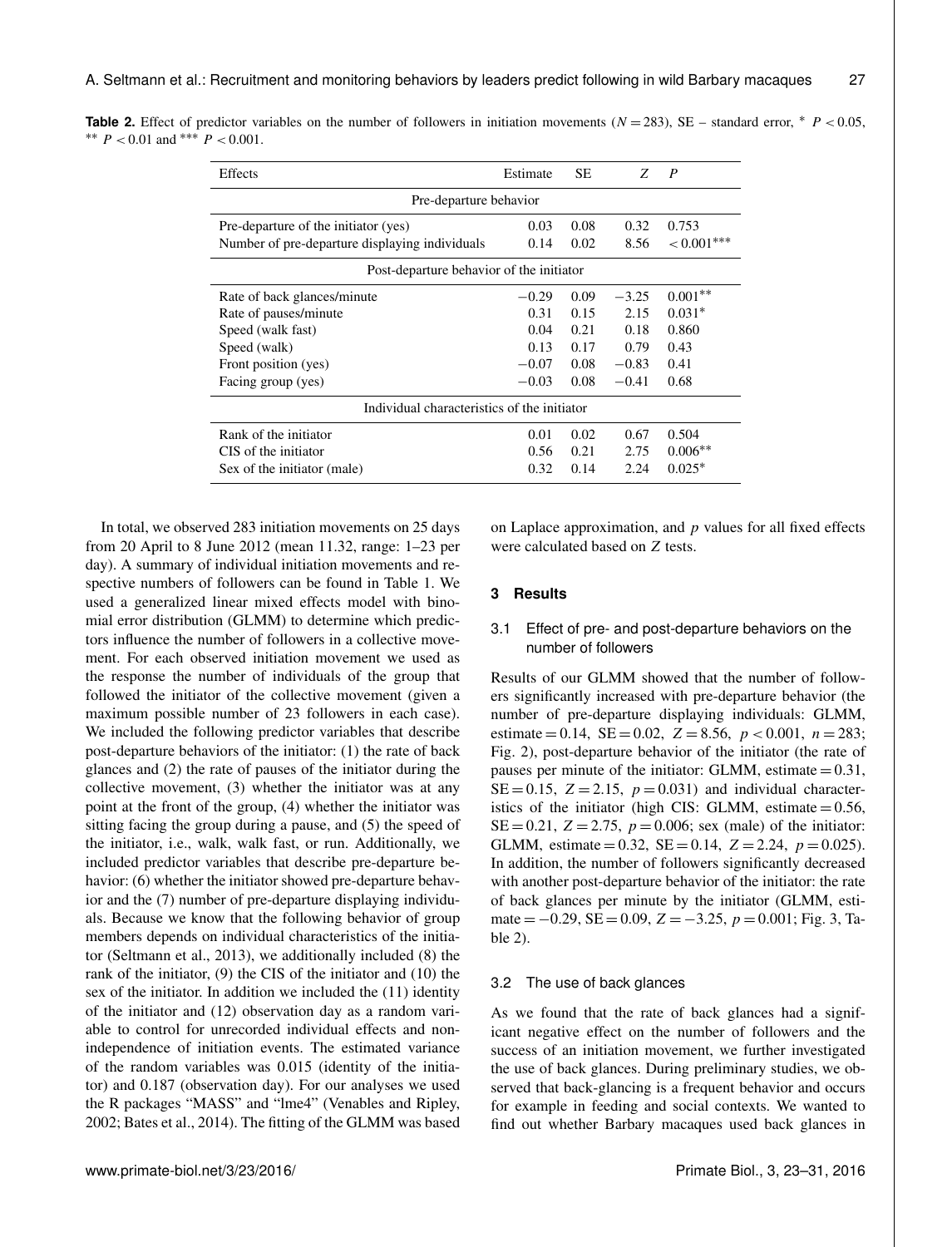

**Figure 2.** Effect of pre-departure behavior on the number of followers. The number of followers significantly increased with the number of pre-departure displaying individuals prior to departure (GLMM, estimate = 0.14, SE = 0.02, Z = 8.56,  $N = 283$ ,  $p < 0.001$ ). The figure shows medians (bold line), 25–75th percentiles (box), 5–95th percentiles (whiskers) and outliers (points).

the context of initiation movements more than average. Indeed, we found that initiators displayed more back glances during initiation movements than in other situations (initiation:  $0.42 \pm 0.23$  per minute, control:  $0.29 \pm 0.26$  per minute; Wilcoxon matched-pairs test:  $V = 122$ ,  $N = 16$ ,  $P < 0.05$ ). We found that the lower the CIS of an individual, the higher the average rate of back glances they displayed during an initiation movement (Spearman rank correlation:  $\rho = -0.47$ ,  $N = 19$ ,  $P < 0.05$ ): more socially integrated individuals displayed the behavior less often.

# **4 Discussion**

We found that successful initiation of collective movement was predicted by the number of pre-departure displaying individuals and post-departure behaviors of the initiator (rate of back-glancing and pausing). Speed, sitting facing the group, dominance rank of the initiator and front position in the group did not influence initiation success. Individual characteristics of the initiator (social integration and male sex) played a role in the elicitation of following behavior as well.

Most of the behaviors by the initiator did not influence the number of followers of a movement. The lack of an effect of the initiator's front position on the number of followers at any time during the movement corroborates earlier findings that the term "leader" does not simply imply the front position of an animal during group movements and that hidden leadership may occur (Pyritz et al., 2011). As has been found in captive rhesus macaques (Sueur and Petit, 2008a) and wild chacma baboons (*Papio ursinus*, Stückle and Zinner, 2008), the speed of the initiator's movement did not affect the number of followers. This is in contrast to observations on Tonkean macaques and white-faced capuchins where speed affects the joining process (Leca et al., 2003; Sueur and Petit, 2008b).

Confirming the findings of our previous study and like in Tonkean macaques, we found that the success of an individ-



**Figure 3.** Effect of back glances on the number of followers. The number of followers significantly decreased with the rate of back glances by the initiator during the collective movements (GLMM, estimate =  $-0.29$ , SE = 0.09, Z =  $-3.25$ , N = 283, p = 0.001). For reasons of clearer representation we rounded the rate of back glances to 0.5 per minute. The figure shows medians (bold line), 25–75th percentiles (box), 5–95th percentiles (whiskers) and outliers (points).

ual's attempts to initiate a collective movement is not predicted by dominance rank, but by social integration if including juveniles in the analyses (Sueur and Petit, 2008a; Seltmann et al., 2013). In rhesus macaques (*M. mulatta)*, both social integration and a high dominance rank favored a positive outcome of an initiation movement (Sueur and Petit, 2008a). In contrast to olive baboons (*Papio anubis*), in Japanese macaques (*M. fuscata*) and white-faced capuchin monkeys, dominance rank influenced the success of an individual's attempts to initiate a collective movement, but social integration was not assessed (Leca et al., 2003; Jacobs et al., 2011; Strandburg-Peshkin et al., 2015).

In addition to individual characteristics of the initiator (Seltmann et al., 2013), communication of the initiator after departure proved to play a pivotal role during collective movements. Specifically, in addition to social integration, two post-departure behaviors by the initiator significantly influenced the following behavior of group members: the rate of back glances and pauses. In our study, as in Tonkean and rhesus macaques, the rate of back glances had a significantly negative effect on the elicitation of following behavior (Sueur and Petit, 2008a, 2010). In chacma baboons, back glances did not influence the success of an initiation at all (King et al., 2011). A possible explanation for back-glancing is the monitoring function (Sueur and Petit, 2010). However, if enough individuals follow the movement of the initiator, there is no need for the initiator to further watch its group members. However, if only a few or no individuals follow the initiator, it may continue to glance backwards to see whether they follow and eventually stop going further or even return to the group. The function of glancing backwards has been interpreted not only as a recruitment signal or cue for conspecifics, but also as an index of hesitation and uncertainty of the initiator caused by the low number of followers (Meunier et al., 2008; Sueur and Petit, 2010; King et al., 2011). Our results support the latter explanation. Individuals may pre-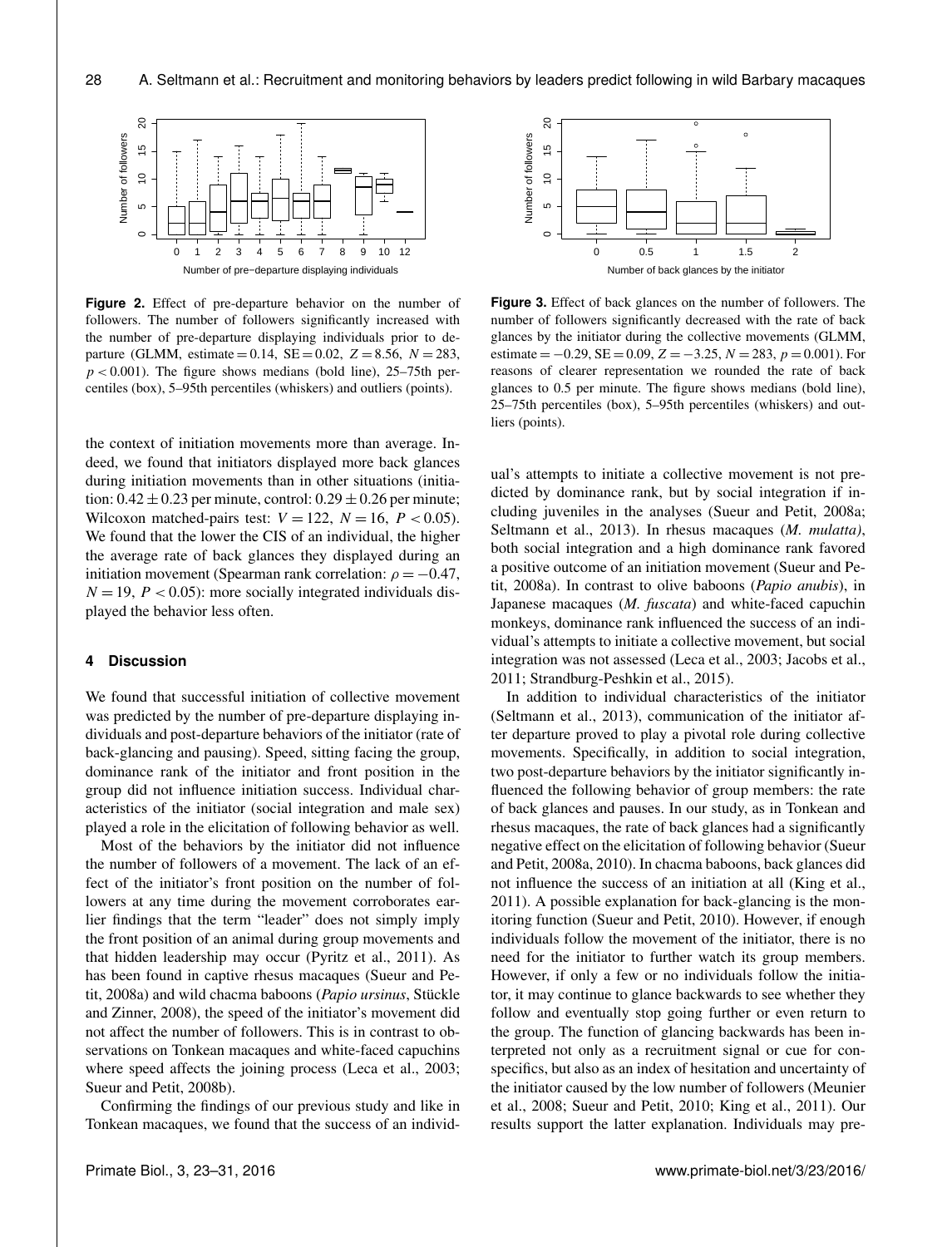|                                                                            | Rhesus<br>macaques                           | Barbary<br>macaques | Tonkean<br>macaques                          | White-faced<br>capuchin<br>monkeys | Chacma<br>baboons                            |
|----------------------------------------------------------------------------|----------------------------------------------|---------------------|----------------------------------------------|------------------------------------|----------------------------------------------|
| Type of<br>consensus<br>decision                                           | partially<br>shared                          | partially<br>shared | equally<br>shared                            | partially<br>shared                | partially<br>shared                          |
| Occurrence<br>of recruitment<br>behavior during<br>collective<br>movements | $34\,\%^1$ , 70 $\%^2$                       | 78%                 | $75\%^2$                                     | 51 % $4$                           | unknown                                      |
| <b>Success</b><br>enhancing speed                                          | not specific <sup>3</sup>                    | not specific        | fast <sup>3</sup>                            | slow <sup>4</sup>                  | not specific <sup>5</sup>                    |
| Effect of back<br>glances on<br>success                                    | none <sup>3</sup> /<br>negative <sup>2</sup> | negative            | negative $2,3$                               | positive <sup>4</sup>              | none <sup>6</sup>                            |
| Effect of pauses<br>on success                                             | none <sup>3</sup> /<br>negative <sup>2</sup> | positive            | none <sup>2</sup> /<br>positive <sup>3</sup> | none <sup>4</sup>                  | none <sup>5</sup> /<br>negative <sup>6</sup> |

**Table 3.** Comparative data on Barbary macaques (this study, wild group), rhesus macaques (semi-free-ranging conditions), Tonkean macaques (semi-free-ranging conditions), white faced capuchin monkeys (semi-free-ranging conditions) and Chacma baboons (wild group).

<sup>1</sup> Bourjade and Sueur (2010). <sup>2</sup> Sueur and Petit (2010). <sup>3</sup> Sueur and Petit (2008a). <sup>4</sup> Leca et al. (2003). <sup>5</sup> Stückle and Zinner (2008). <sup>6</sup> King et al. (2011).

fer to follow initiators who are determined to depart and do not show signs of hesitation in the form of repeatedly glancing backwards. It remains unclear, however, whether the high rate of back glances is caused by a low number of followers or vice versa.

In contrast, a second recruitment behavior, pausing during the initiation movement, increased the number of followers as it has been reported for Tonkean macaques (Sueur and Petit, 2008a, but see Sueur and Petit, 2010). Yet in other primates (white-faced capuchin monkeys, rhesus macaques, and chacma baboons) there was either no or a negative effect of pauses by the initiator on the following behavior of group members (Leca et al., 2003; Stückle and Zinner, 2008; Sueur and Petit, 2008a, 2010).

In our analyses we ignored the role of vocalizations which in some species can function as cues or signals during group coordination (e.g., Hanuman langurs, Vogel, 1973; guerezas, Oates, 1977; pygmy marmosets, Soini, 1981; yellow baboons, *Papio cynocephalus*, Norton, 1986; chacma baboons, Fischer and Zinner, 2011b; red-fronted lemurs, *Eulemur rufifrons*, Pflüger and Fichtel, 2012; woolly lemurs, *Avahi occidentalis*, Ramanankirahina et al., 2015). In our case, however, only 5 % of collective movements were associated with grunt vocalizations by the initiator of the movement or other group members and these were equally frequent during successful and unsuccessful initiations.

Taking our results together, we propose that successful initiators of collective movements chose the timing for departure according to the quorum represented by the number of pre-departure displaying individuals (Pratt et al., 2002; Sueur et al., 2010a) and used pauses to recruit group members once they initiated the collective movement. However, successful initiators do not rely on back glances as monitoring behavior during traveling.

Table 3 summarizes these results and highlights the diverse use of recruitment behaviors within monkeys. Barbary macaques show the most similarities to Tonkean macaques, which are one of the most egalitarian, tolerant and individualistic macaque species where dyadic asymmetries and strong kin preferences are uncommon (Thierry, 2004). Apart from this, there is no obvious pattern across species and studies. The behavior of the initiator shortly before and during an attempt to initiate a group movement may have a positive, negative or no effect on the behavior of followers, and effects may differ between different behaviors. The fact that the same initiator behavior had different effects (absent or positive/negative) on potential followers in different social groups of the same species seems to suggest that the behavior (a particular fast or slow speed, pauses and back glances) did not evolve as a signal, i.e., that it was not selected for the change in behavior it caused in the receiver of the signal (Maynard Smith and Harper, 2003). It seems more likely that potential followers can but will not always read the behavior of the initiator as a cue; whether they do so and what they take from the cue varies within and between species.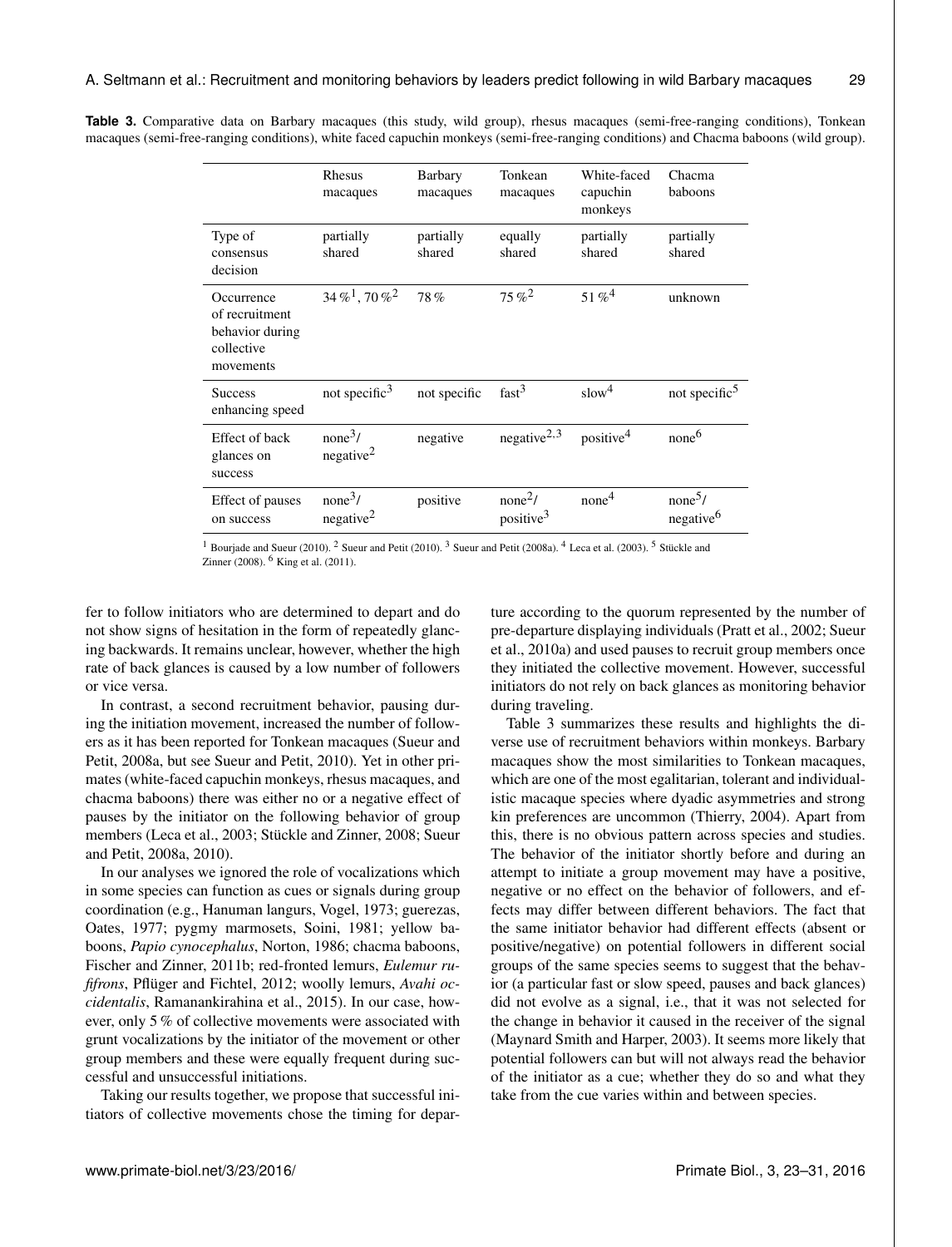#### **5 Data availability**

The data und R code underyling the GLMM can be downloaded at [https://zenodo.org/record/57260.](https://zenodo.org/record/57260)

**Acknowledgements.** We are grateful to the Haut Commissariat des Eaux et Forêts et à la Lutte contre la Désertification of Morocco for permission to conduct research in Ifrane National Park. We are very grateful to Bashira Chowdhury for her indispensable assistance in data collection. We thank Chris Young, Anna Nesbit, and Laetitia Maréchal for advice and support in Morocco. We are grateful to Chris Young for advice in data analyses and to Elke Zimmermann, Dietmar Zinner, and one anonymous reviewer for valuable comments on the manuscript.

The authors declare that they have no conflict of interest.

This open-access publication was funded by the University of Göttingen.

Edited by: E. Zimmermann Reviewed by: D. Zinner and one anonymous referee

#### **References**

- Altmann, J.: Observational study of behaviour: sampling methods, Behaviour, 49, 227–265, 1974.
- Bates, D., Maechler, M., Bolker, B., and Walker, S.: lme4: Linear mixed-effects models using Eigen and S4\_, R package version 1.1–7, <http://www.CRAN.R-project.org/package=lme4> (last access: 13 January 2016), 2014.
- Berghänel, A., Schülke, O., and Ostner, J.: Coalition formation among Barbary macaque males: the influence of scramble competition, Anim. Behav., 80, 675–682, 2010.
- Bourjade, M. and Sueur, C.: Shared or unshared consensus to move collectively? Towards methodological concerns, Behav. Process., 84, 648–652, 2010.
- Bourjade, M., Thierry, B., Maumy, M., and Petit, O.: Decision making in Przewalski horses (*Equus ferus przewalskii*) is driven by the ecological contexts of collective movements, Ethology, 115, 321–330, 2009.
- Conradt, L. and Roper, T.: Consensus decision making in animals, Trends Ecol. Evol., 20, 449–456, 2005.
- de Vries, H.: An improved test of linearity in dominance hierarchies containing unknown or tied relationships, Anim. Behav., 50, 1375–1389, 1995.
- de Vries, H., Stevens, J. M. G., and Vervaecke, H.: Measuring and testing the steepness of dominance hierarchies, Anim. Behav., 71, 585–592, 2006.
- Fichtel, C., Pyritz, L., and Kappeler, P. M.: Coordination of group movements in non-human primates, in: Coordination in human and primate groups, edited by: Boos, M., Kolbe, M., Kappeler, P. M., and Ellwart, T., Springer-Verlag, Berlin, Heidelberg, 37–56, 2011.
- Fischer, J. and Zinner, D.: Communication and cognition in primate group movement, Int. J. Primatol., 32, 1279–1295, 2011a.
- Fischer, J. and Zinner, D.: Communicative and cognitive underpinnings of animal group movement, in: Coordination in human and

primate groups, edited by: Boos, M., Kolbe, M., Kappeler, P. M., and Ellwart, T., Springer-Verlag, Berlin, Heidelberg, 229–244, 2011b.

- GLMM: Dataset and R code of " Recruitment and monitoring behaviors by leaders predict following in wild Barbary macaques (*Macaca sylvanus*)", [https://zenodo.org/record/57260,](https://zenodo.org/record/57260) last access: July 2016.
- IUCN: Red List of Threatened Species, Version 2015-4, [http://](http://www.iucnredlist.org) [www.iucnredlist.org,](http://www.iucnredlist.org) last access: 16 May 2016.
- Jacobs, A., Watanabe, K., and Petit, O.: Social structure affects initiations of group movements but not recruitment success in Japanese macaques (*Macaca fuscata*), Int. J. Primatol., 32, 1311– 1324, 2011.
- King, A. J., Johnson, D. D. P., van Vugt, M.: The origins and evolution of leadership, Curr. Biol., 19, R911–R916, 2009.
- King, A. J., Sueur, C., Huchard, E., and Colishaw, G.: A rule-ofthumb based on social affiliation explains collective movements in desert baboons, Anim. Behav., 82, 1337–1345, 2011.
- Kummer, H.: Social organization of Hamadryas baboons a field study, S. Karger AG, Basel, New York, 1968.
- Leca, J. B., Gunst, N., Thierry, B., and Petit, O.: Distributed leadership in semi-free ranging white-faced capuchin monkeys, Anim. Behav., 66, 1045–1052, 2003.
- Lusseau, D. and Conradt, L.: The emergence of unshared consensus decisions in bottlenose dolphins, Behav. Ecol. Sociobiol., 63, 1067–1077, 2009.
- Maynard Smith, J. and Harper, D. G. C.: Animal Signals, Oxford University Press, Oxford, 2003.
- Meunier, H., Deneubourg, J. L., and Petit, O.: How many for dinner? Recruitment and monitoring by glances in capuchins, Primates, 49, 26–31, 2008.
- Norton, G.W.: Leadership decision processes of group movement in yellow baboons, in: Primate ecology and conservation, edited by: Else, J. G. and Lee, P. C., Cambridge University Press, Cambridge, 145–156, 1986.
- Oates, J. F.: The guereza and its food, in: Primate ecology, edited by: Clutton-Brock, T. H., Academic, London, 276–321, 1977.
- Pflüger, F. J. and Fichtel, C.: On the function of red-fronted lemur's close calls, Anim. Cognit., 15, 823–831, 2012.
- Pratt, S. C., Mallon, E. B., Sumpter, D. J. T., and Franks, N. R.: Quorum sensing, recruitment, and collective decision-making during colony emigration by the ant *Leptothorax albipennis*, Behav. Ecol. Sociobiol., 52, 117–127, 2002.
- Pyritz, L. W., Fichtel, C., and Kappeler, P. M.: Conceptual and methodological issues in the comparative study of collective group movements, Behav. Process., 84, 681–684, 2010.
- Pyritz, L. W., King, A. J., Sueur, C., and Fichtel, C.: Reaching a consensus: Terminology and concepts used in coordination and decision making research, Int. J. Primatol., 32, 1268–1278, 2011.
- Ramanankirahina, R., Joly, M., Scheumann, M., Zimmermann, E.: The role of acoustic signaling for spacing and group coordination in a nocturnal, pair-living primate, the western woolly lemur (*Avahi occidentalis*), Am. J. Phys. Anthropol., 159, 466–477, 2015.
- R Core Team: R: A language and environment for statistical computing, R Foundation for Statistical Computing, Vienna, Austria, <http://www.R-project.org> (last access: 11 January 2016), 2015.